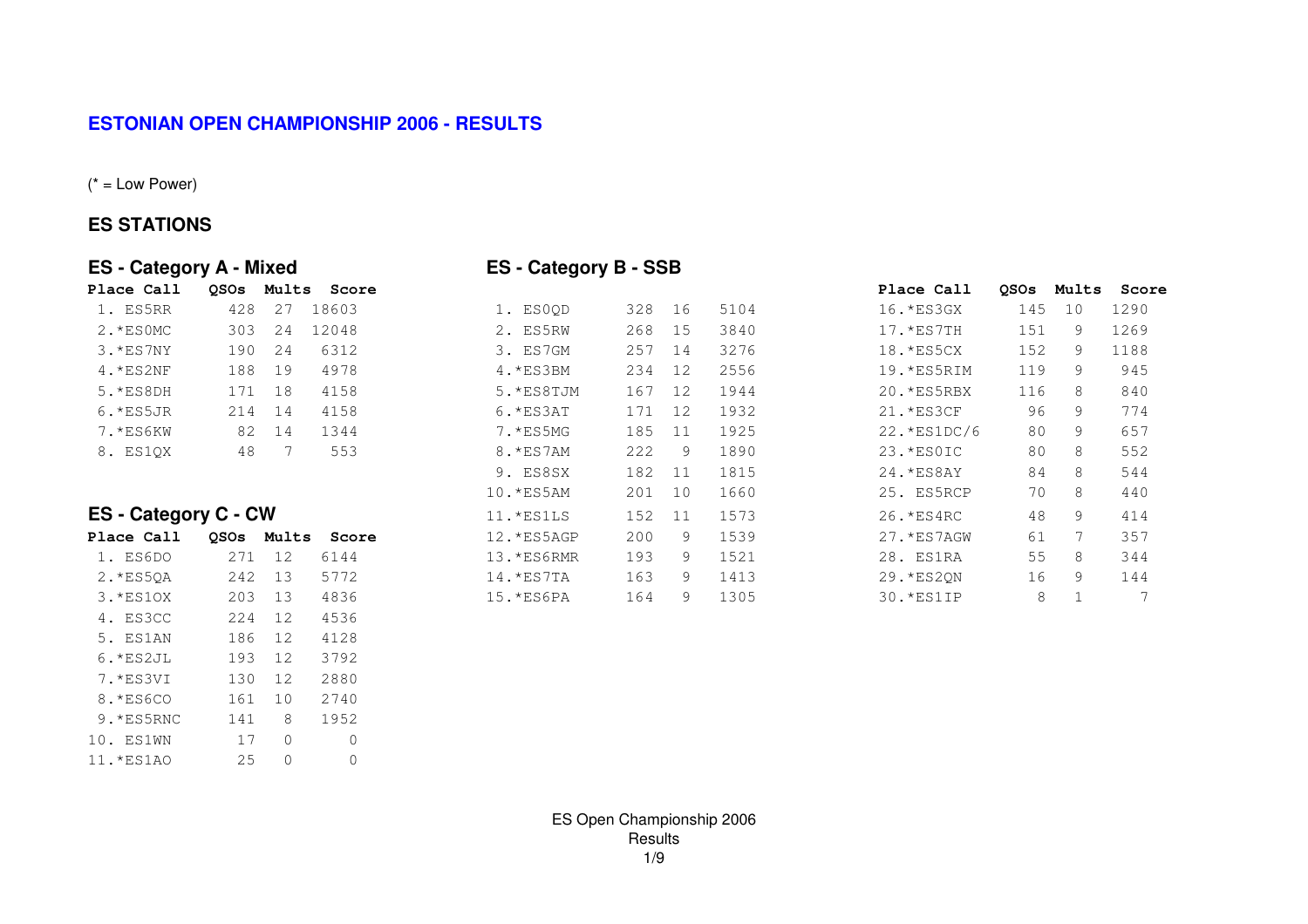# **FS - Category D - Club Stations**<br>Place Call 0SOs Mults Score

|                     |              |    | Fiace call coos muits scole |                        |
|---------------------|--------------|----|-----------------------------|------------------------|
| 1. ES1A             |              |    | 521 31 23932                | 1. Tartu Contest Team  |
| (ES1AJ, ES1GE)      |              |    |                             | (ES6Q, ES5QA, ES5JR, E |
| 2. ES60             | 486 24 16632 |    |                             | 2. STV                 |
| (ES5RY, ES50X)      |              |    |                             | (ES1A)                 |
| 3. ES9A 241 22 7084 |              |    |                             | 3. Viimsi RC           |
| (ES1YL, ES1CW)      |              |    |                             | (ES5RR)                |
| 4. ES9B             | 191 17 3247  |    |                             | 4. Põhja-Eesti Raadiok |
| (ES4OJ)             |              |    |                             | (ES1LS, ES1AN, ES2EZ)  |
| 5. ES1XO            | 136          | 10 | 1160                        | 5. Pärnu RC            |

## **ES - Category F - Club Competition**

| 1. ES1A         |        | 521 31 23932 | 1. Tartu Contest Team                             | 46327 |
|-----------------|--------|--------------|---------------------------------------------------|-------|
| (ES1AJ, ES1GE)  |        |              | (ES6Q, ES5QA, ES5JR, ES5MC, ES5RNC, ES5RW, ES5MG) |       |
| 2. ES6Q 486 24  |        | 16632        | 2. STV                                            | 23932 |
| (ES5RY, ES5QX)  |        |              | (ES1A)                                            |       |
| 3. ES9A 241 22  |        | 7084         | 3. Viimsi RC                                      | 18603 |
| (ES1YL, ES1CW)  |        |              | (ES5RR)                                           |       |
| 4. ES9B         | 191 17 | 3247         | 4. Põhja-Eesti Raadioklubi                        | 6728  |
| (ES4OJ)         |        |              | (ES1LS, ES1AN, ES2EZ)                             |       |
| 5. ES1XQ 136 10 |        | 1160         | 5. Pärnu RC                                       | 6517  |
| (ES2UK, ES2WY)  |        |              | (ES8SX, ES8DH, ES8AY)                             |       |
|                 |        |              | 6. ERAÜ                                           | 6152  |
|                 |        |              | (ES1RA, ES1QX, ES2QN, ES0QD, ES1IP)               |       |
|                 |        |              | 7. Viljandi Raadioklubi                           | 4689  |
|                 |        |              | (ES7TA, ES7GM)                                    |       |
|                 |        |              | 8. TPT Radio Club                                 | 4040  |
|                 |        |              | (ES1XQ, ES3VI)                                    |       |
|                 |        |              | 9. Lääne-Virumaa Klubi                            | 3247  |
|                 |        |              | (ES9B)                                            |       |
|                 |        |              | 10.Jõqeva                                         | 1660  |
|                 |        |              | (ES5AM)                                           |       |
|                 |        |              | 11. Lõuna-Eesti Raadioklubi                       | 1344  |
|                 |        |              | (ES6KW)                                           |       |

**Check logs:** ES2EZ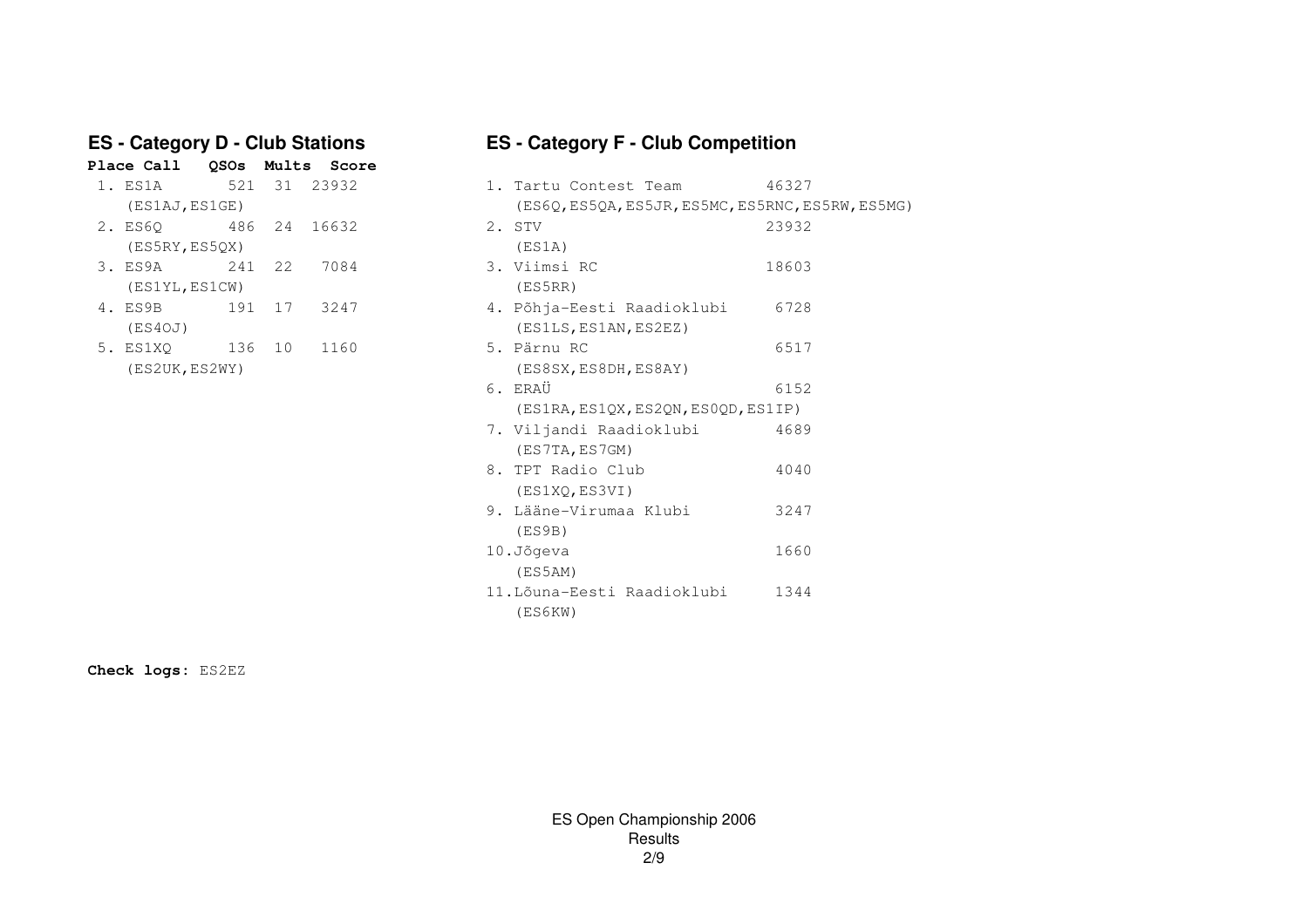## **FOREIGN STATIONS**

| Foreign - Category A - Mixed |             |       |       | Foreign - Category B - SSB         |      |
|------------------------------|-------------|-------|-------|------------------------------------|------|
| Place Call                   | <b>OSOs</b> | Mults | Score | Mults<br>Place Call<br><b>OSOs</b> | Sco  |
| 1. YL7X                      | 181         | 26    | 5928  | 139<br>19<br>1. OZ1ADL             | 2413 |
| 2. LY9A                      | 174         | 26    | 5902  | 2. LY3ZM<br>136<br>20              | 2360 |
| $3.*LY4L$                    | 125         | 32    | 5664  | $3.*LY2CX$<br>17<br>110            | 1768 |
| 4. YL7A                      | 151         | 29    | 5655  | 80<br>4. LY2ZO<br>19               | 1444 |
| 5. YL2KO                     | 155         | 29    | 5278  | 5. * UA3LHL<br>77<br>18            | 1386 |
| $6.*LY2FN$                   | 105         | 28    | 4088  | 9<br>$6.*LY1GP$<br>96              | 819  |
| 7. 8S5A                      | 110         | 25    | 3750  | 9<br>$7.*YL2HB$<br>91              | 774  |
| 8.*YL2PJ                     | 102         | 23    | 3634  | 8.*SM5U<br>62<br>13                | 767  |
| 9. YL3FW                     | 105         | 24    | 3336  | 8<br>9.*OH1TD<br>46                | 328  |
| 10. LY3CY                    | 73          | 21    | 1974  | 9<br>10.*SMOSSJ<br>31              | 198  |
| 11. LY3NX                    | 66          | 15    | 1485  | 7<br>19<br>11.*OH6GFI              | 126  |
| 12. YL2II                    | 52          | 15    | 975   | 7<br>12. SM50SZ<br>14              | 91   |
| 13. * YL3AD                  | 57          | 14    | 966   |                                    |      |
| 14. LY200                    | 20          | 11    | 275   |                                    |      |
| 15. LY1EE                    | 16          | 8     | 104   |                                    |      |
|                              |             |       |       |                                    |      |

| Foreign - Category A - Mixed |             |       |       | Foreign - Category B - SSB |             |       |       |  |  |
|------------------------------|-------------|-------|-------|----------------------------|-------------|-------|-------|--|--|
| Place Call                   | <b>OSOs</b> | Mults | Score | Place Call                 | <b>OSOs</b> | Mults | Score |  |  |
| 1. YL7X                      | 181         | 26    | 5928  | 1. OZ1ADL                  | 139         | 19    | 2413  |  |  |
| 2. LY9A                      | 174         | 26    | 5902  | 2. LY3ZM                   | 136         | 20    | 2360  |  |  |
| $3. * LYAL$                  | 125         | 32    | 5664  | $3.*LY2CX$                 | 110         | 17    | 1768  |  |  |
| 4. YL7A                      | 151         | 29    | 5655  | 4. LY2ZO                   | 80          | 19    | 1444  |  |  |
| 5. YL2KO                     | 155         | 29    | 5278  | $5.*UA3LHL$                | 77          | 18    | 1386  |  |  |
| $6. *LY2FN$                  | 105         | 28    | 4088  | $6.*LY1GP$                 | 96          | 9     | 819   |  |  |
| 7. 8S5A                      | 110         | 25    | 3750  | $7.$ *YL2HB                | 91          | 9     | 774   |  |  |
| 8. *YL2PJ                    | 102         | 23    | 3634  | 8.*SM5U                    | 62          | 13    | 767   |  |  |
| 9. YL3FW                     | 105         | 2.4   | 3336  | 9.*OH1TD                   | 46          | 8     | 328   |  |  |
| 10. LY3CY                    | 73          | 21    | 1974  | 10.*SMOSSJ                 | 31          | 9     | 198   |  |  |
| 11. LY3NX                    | 66          | 15    | 1485  | 11.*OH6GFI                 | 19          | 7     | 126   |  |  |
| 12. YL2II                    | 52          | 15    | 975   | 12. SM50SZ                 | 14          | 7     | 91    |  |  |
|                              |             |       |       |                            |             |       |       |  |  |

## **Foreign - Category C - CW**

| Place Call   |     |    | OSOs Mults Score | Place Call    | <b>OSOs</b> | Mults | Score | Place Call     | <b>OSOs</b> | Mults          | Score |
|--------------|-----|----|------------------|---------------|-------------|-------|-------|----------------|-------------|----------------|-------|
| 1. LY7M      | 107 | 17 | 3434             | 12. *RW3AI    | 61          | $-11$ | 1276  | 23. *DL2BIS    | 41          | 8              | 608   |
| 2. LY2F      | 101 | 18 | 3420             | 13. U3DI      | 49          | 11    | 1078  | $24.*YL3DX$    | 30          | 10             | 560   |
| $3. * LY4K$  | 104 | 17 | 3298             | $14.$ *YL2PP  |             | 52 11 | 1012  | $25.*OK1JOC$   | 28          | 9              | 486   |
| 4. LY2NK     | 106 | 16 | 3136             | 15. U3DI      | 49          | - 11  | 1012  | 26. LY6M       | 20          | 9              | 360   |
| $5.$ *YL5M   | 94  | 16 | 2848             | $16. * LYZY$  | 44          | 14    | 980   | 27. *F5VHE/ORP | 2.4         |                | 294   |
| 6. YL3DO     | 96  | 13 | 2262             | 17.*PA3AAV    | 28          | - 16  | 896   | $28. * DLLAW$  | 21          | .5             | 200   |
| 7. YL2PO     | 87  | 14 | 2240             | $18.$ *RA3DHS |             | 35 13 | 884   | 29. SP8FHJ     | 13          | $\overline{4}$ | 88    |
| 8.*SM5MX     | 83  | 12 | 1896             | 19. YL3GCU    |             | 47 11 | 880   | 30. LZ2UZ      | 12.         | $\overline{4}$ | 88    |
| 9.*YL3GFT    | 77  | 13 | 1846             | $20.*DD1IM$   |             | 45 11 | 880   | $31.*YL2HK$    | 16          | -3             | 84    |
| 10. EW7KR    | 50  | 16 | 1472             | $21.*LY2LF$   | 36          | 13    | 858   | $32.*RV4LC$    |             | 4              | 48    |
| $11.*SP4GFG$ | 56  | 14 | 1456             | 22. * YL2TD   | 57          | 8     | 784   | 33. RA3FD      |             | 4              | 40    |

## ES Open Championship 2006 Results3/9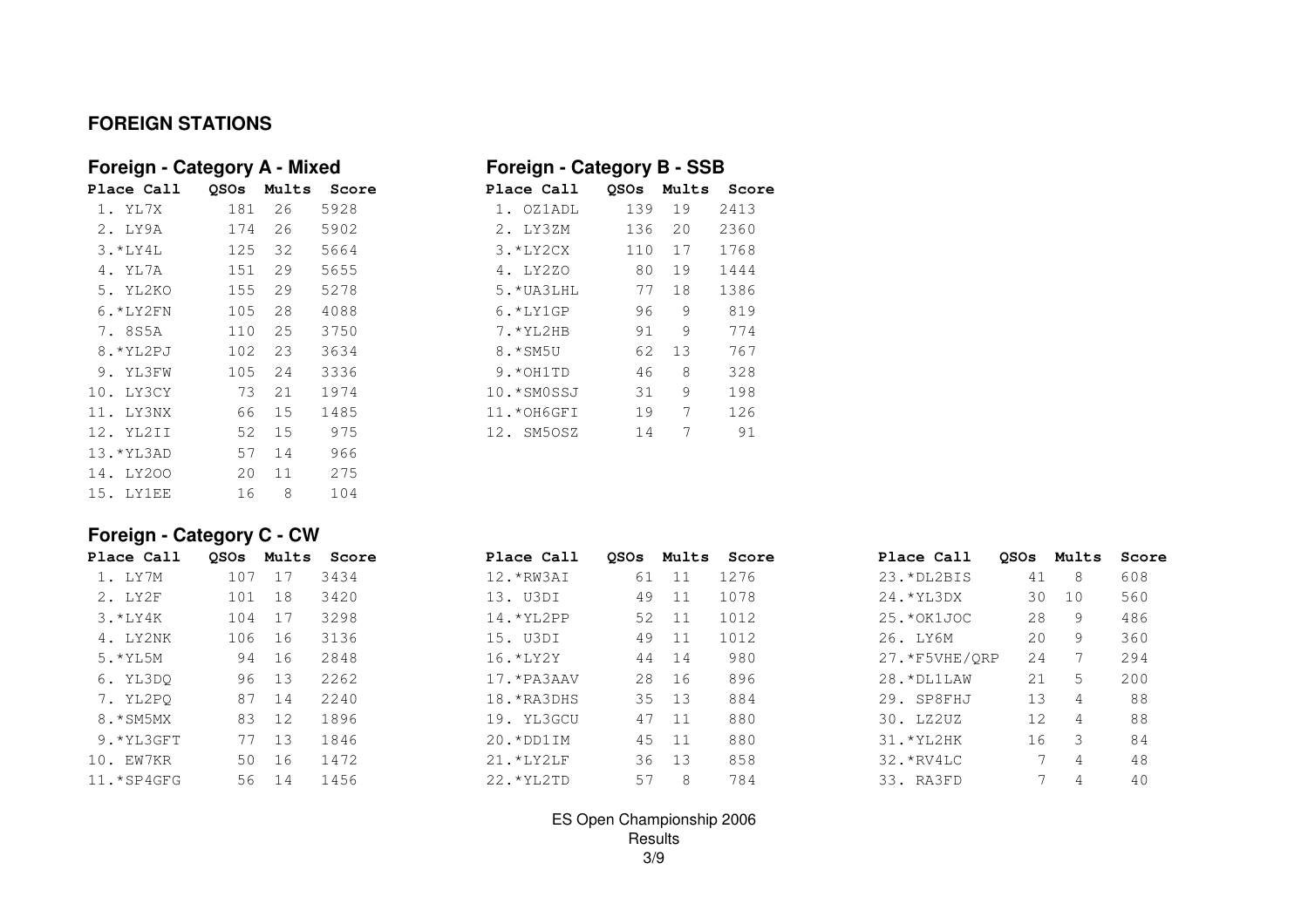## **Foreign - Category D - Club Stations**

**Place Call QSOs Mults Score**1. RK3DXZ 4 2 8 (Pavlov Sergej, Molotkov Vladimir)

## **Foreign - Category E - SWL**

| Place Call 0SOs Mults Score |   |            |     |
|-----------------------------|---|------------|-----|
| 1. LZ2F319                  |   | 61 15 4455 |     |
| 2. ONL3647                  |   | 47 15      | 742 |
| 3. R3A002                   | 4 | - 3        | 112 |

**Check logs:** HA1YI, LA6CF, LY1CT, LY2CO, YL2CR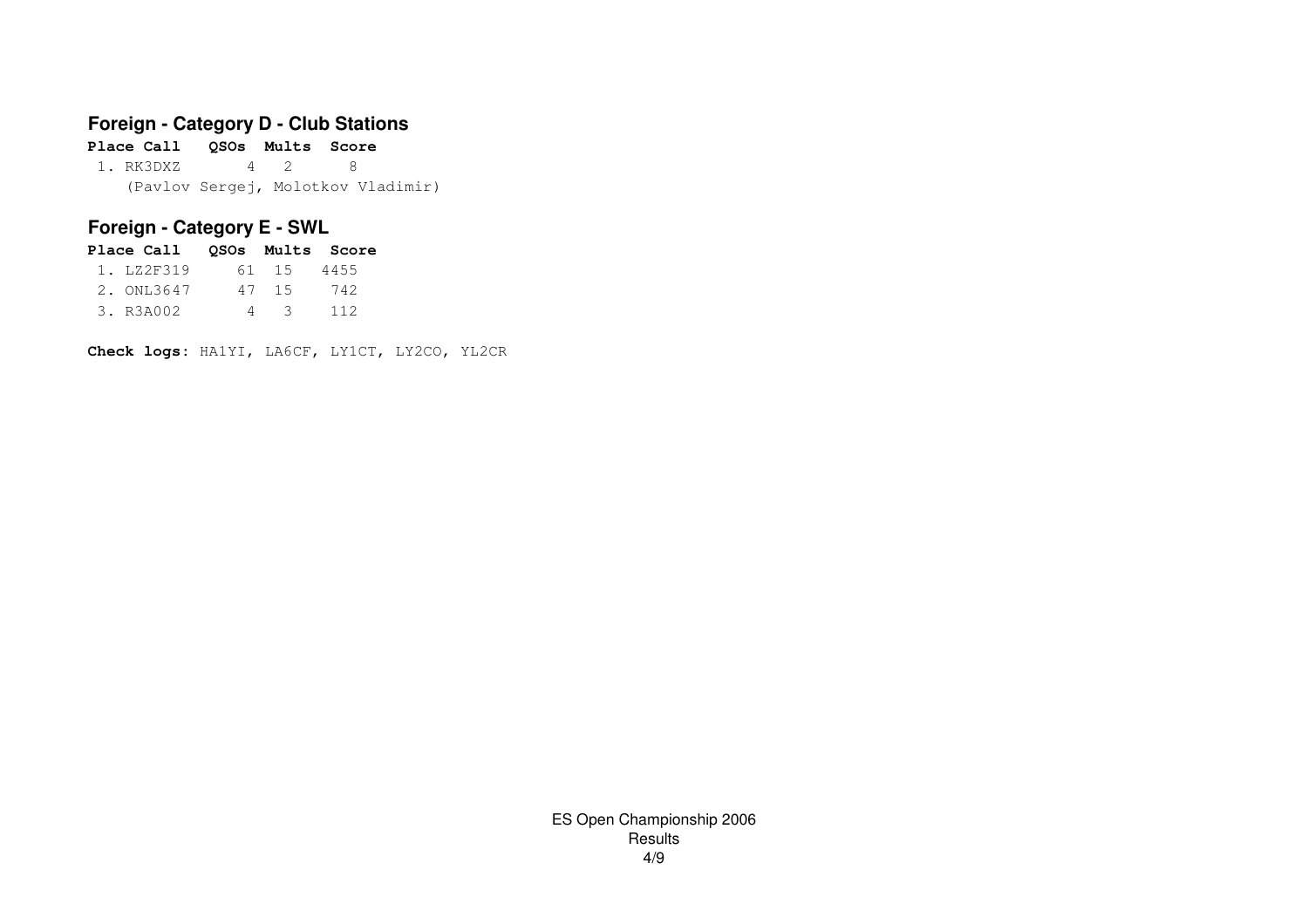#### **DETAILED SCORES**

(P-points, M-multipliers, C-category)

## **Detailed scores for Estonian stations**

| Call         | <b>OSO</b> | <b>P40</b> | <b>P80</b> | P   |    | M40 M80 M |     |       | Score M SSB 40 | <b>M CW 40</b>                                      | <b>M SSB 80</b>       | <b>M CW 80</b>                      | Class          |
|--------------|------------|------------|------------|-----|----|-----------|-----|-------|----------------|-----------------------------------------------------|-----------------------|-------------------------------------|----------------|
| ES1A         | 521        | 424        | 348        | 772 | 14 | 17        |     |       |                |                                                     |                       |                                     |                |
| ES5RR        | 428        | 322        | 367        | 689 | 12 | 15        | 27  |       |                | 18603 1001001110 1111001110 1101101110 1111101011 A |                       |                                     | 1              |
| ES60         | 486        | 2.72       | 421        | 693 | 7  | 17        | 2.4 |       |                | 16632 0100000000 1101010101 1111110111 1111010111 D |                       |                                     | 2              |
| <b>ESOMC</b> | 303        | 142        | 360        | 502 | 7  | 17        | 2.4 | 12048 |                |                                                     |                       |                                     | 2              |
| ES9A         | 241        | 133        | 189        | 322 | 6  | 16        | 22  |       |                | 7084 1100000000 0111001000 1111111110 1111011100 D  |                       |                                     | 3              |
| ES7NY        | 190        | 55         | 208        | 263 | 6  | 18        | 2.4 |       |                |                                                     |                       |                                     | 3              |
| ES6DO        | 271        | 210        | 302        | 512 | 4  | 8         | 12  | 6144  |                | 0000000000 1100010100 0000000000 1111010111 C       |                       |                                     | $\mathbf 1$    |
| ES5QA        | 2.42       | 166        | 2.78       | 444 | 5  | 8         | 13  |       |                | 5772 0000000000 1111001000 0000000000 1111101011 CL |                       |                                     | 2              |
| <b>ESOOD</b> | 328        | 73         | 246        | 319 | 7  | 9         | 16  | 5104  |                |                                                     |                       |                                     | 1              |
| ES2NF        | 188        | 76         | 186        | 262 | 6  | 13        | 19  | 4978  |                | 1100000000 1101010000 1101111111 0101011000 AL      |                       |                                     | $\overline{4}$ |
| ES10X        | 203        | 162        | 210        | 372 | 5  | 8         | 13  | 4836  |                |                                                     |                       |                                     | 3              |
| ES3CC        | 224        | 156        | 222        | 378 | 4  | 8         | 12  | 4536  |                | 0000000000 1100011000 0000000000 1110011111 C       |                       |                                     | 4              |
| ES8DH        | 171        | 23         | 208        | 231 | 2  | 16        | 18  | 4158  |                | 0000000000 0000010100 1111111101 1111011100 AL      |                       |                                     | 5              |
| ES5JR        | 214        | 67         | 230        | 297 | 1. | 13        | 14  | 4158  | 0000000000     |                                                     |                       | 0000001000 1101001110 1111001101 AL | 6              |
| ES1AN        | 186        | 112        | 232        | 344 | 4  | 8         | 12  | 4128  | 0000000000     |                                                     |                       | 0011010001 0000000000 1011111011 C  | 5              |
| ES5RW        | 268        | 47         | 209        | 256 | 6  | 9         | 15  | 3840  |                |                                                     |                       |                                     | 2              |
| ES2JL        | 193        | 102        | 214        | 316 | 4  | 8         | 12  | 3792  | 0000000000     |                                                     | 0101010001 0000000000 | 1101011111 CL                       | 6              |
| ES7GM        | 257        | 50         | 184        | 234 | 5  | 9         | 14  |       |                |                                                     |                       |                                     | 3              |
| ES9B         | 191        | 26         | 165        | 191 | 4  | 13        | 17  | 3247  |                | 1000010000 1000001000 1111111110 0110011000 D       |                       |                                     | 4              |
| ES3VI        | 130        | 66         | 174        | 240 | 4  | 8         | 12  | 2880  |                | 0000000000 0110010001 0000000000 1110011111 CL      |                       |                                     | 7              |
| ES6CO        | 161        | 80         | 194        | 274 | 3  | 7         | 10  | 2740  |                | 0000000000 1000010001 0000000000 1111010110 CL      |                       |                                     | 8              |
| ES3BM        | 234        | 26         | 187        | 213 | 3  | 9         | 12  |       |                |                                                     |                       |                                     | 4              |
| ES5RNC       | 141        | 108        | 136        | 244 | 2  | 6         | 8   | 1952  |                | 0000000000 0000001010 0000000000 1110001110 CL      |                       |                                     | 9              |
| ES8TJM       | 167        | 12         | 150        | 162 | 3  | 9         | 12  | 1944  | 1001000100     |                                                     | 0000000000 1111111101 | $00000000000B1$                     | 5              |
| ES3AT        | 171        | 9          | 152        | 161 | 3  | 9         | 12  |       |                |                                                     |                       |                                     | 6              |
| ES5MG        | 185        | 28         | 147        | 175 | 2  | q         | 11  |       |                | 1925 1100000000 0000000000 1111101111               |                       | 0000000000 BL                       |                |

ES Open Championship 2006

Results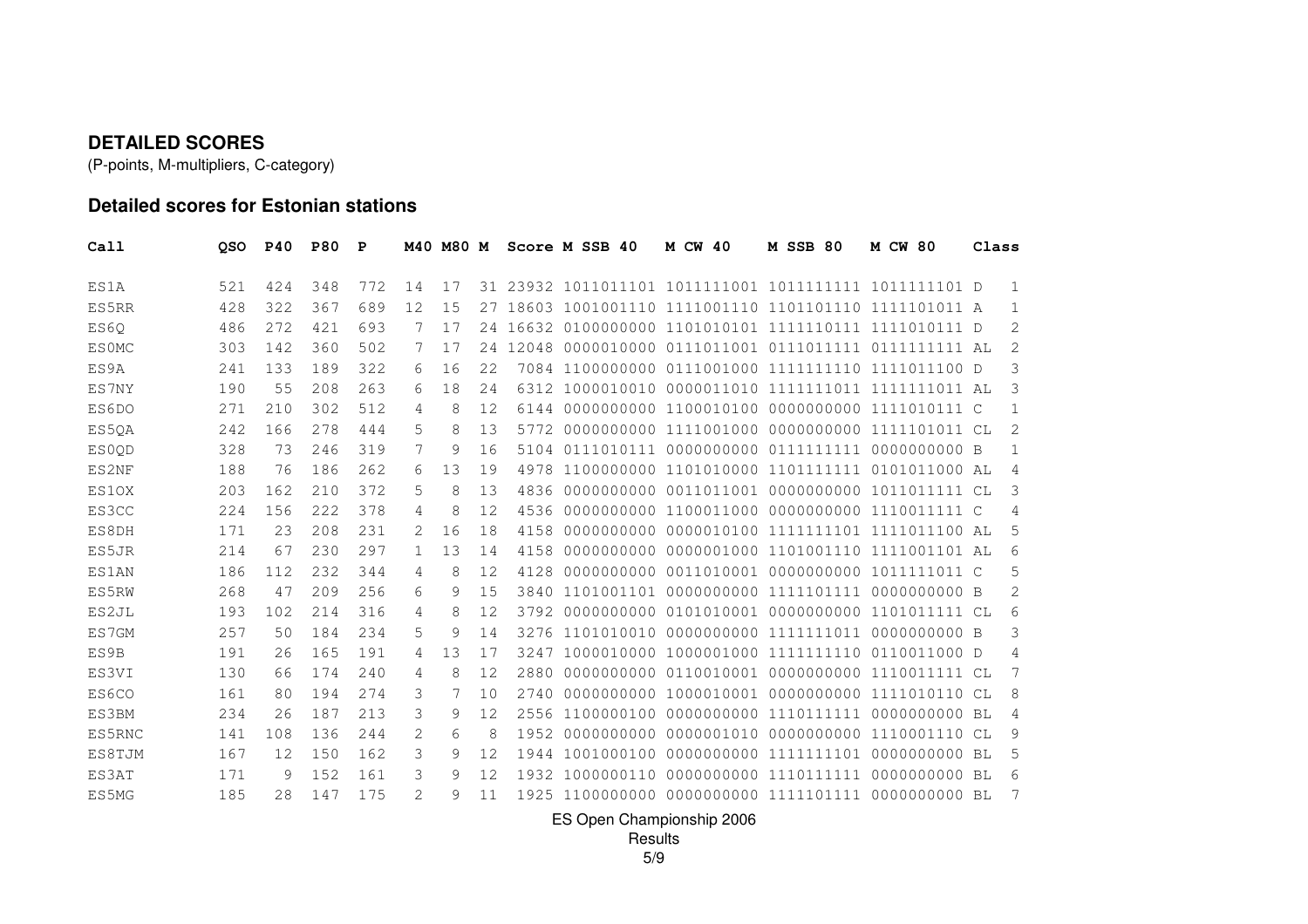#### **Detailed scores for Estonian stations (continued)**

| Call         | QSO | <b>P40</b> | <b>P80</b> | P   | M40          | <b>M80</b> | M        |      | Score M SSB 40 | <b>M CW 40</b> | <b>M SSB 80</b>                  | <b>M CW 80</b>                                 | Class |
|--------------|-----|------------|------------|-----|--------------|------------|----------|------|----------------|----------------|----------------------------------|------------------------------------------------|-------|
| ES7AM        | 222 | 3          | 207        | 210 | 0            | 9          | 9        |      |                |                |                                  |                                                | - 8   |
| ES8SX        | 182 | 11         | 154        | 165 | 2            | 9          | 11       | 1815 |                |                |                                  |                                                | 9     |
| ES5AM        | 201 | 9          | 157        | 166 | $\mathbf{1}$ | 9          | 10       | 1660 |                |                | 0100000000 0000000000 1111101111 | 0000000000                                     | BL 10 |
| <b>ES1LS</b> | 152 | 13         | 130        | 143 | 2            | 9          | 11       | 1573 |                |                |                                  |                                                |       |
| ES5AGP       | 200 | 7          | 164        | 171 | $\Omega$     | 9          | 9        | 1539 |                |                | 0000000000 0000000000 1111101111 | 0000000000 BL 12                               |       |
| ES6RMR       | 193 | 7          | 162        | 169 | 1            | 8          | 9        | 1521 |                |                |                                  |                                                |       |
| ES7TA        | 163 | 9          | 148        | 157 | $\Omega$     | 9          | 9        | 1413 |                |                | 0000000000 0000000000 1111111011 | 0000000000 BL 14                               |       |
| <b>ES6KW</b> | 82  | 8          | 88         | 96  | 1            | 13         | 14       | 1344 |                |                |                                  | 0000010000 0000000000 1101010111 1110010110 AL | - 7   |
| ES6PA        | 164 | 4          | 141        | 145 | $\Omega$     | 9          | 9        | 1305 |                |                | 0000000000 0000000000 1111110111 | 0000000000 BL 15                               |       |
| ES3GX        | 145 | 12         | 117        | 129 | 2            | 8          | 10       | 1290 |                |                |                                  |                                                |       |
| ES7TH        | 151 | 5          | 136        | 141 | $\Omega$     | 9          | 9        | 1269 |                |                | 0000000000 0000000000 1111111011 | 0000000000                                     | BL 17 |
| ES5CX        | 152 | $\Omega$   | 132        | 132 | $\Omega$     | 9          | 9        | 1188 |                |                |                                  |                                                |       |
| ES1XQ        | 136 | 8          | 108        | 116 | 1            | 9          | 10       | 1160 |                |                | 0000000001 0000000000 1011111111 | 0000000000 D                                   | .5    |
| ES2EZ        | 64  | $\Omega$   | 97         | 97  | $\Omega$     | 11         | 11       | 1067 | 0000000000     |                |                                  | 0000000000 1100011110 0100111001 Chk 0         |       |
| ES5RIM       | 119 | $\Omega$   | 105        | 105 | $\Omega$     | 9          | 9        | 945  | 0000000000     |                | 0000000000 1111101111            | 0000000000 BL 19                               |       |
| ES5RBX       | 116 | 10         | 95         | 105 | $\Omega$     | 8          | 8        | 840  |                |                |                                  |                                                |       |
| ES3CF        | 96  | 12         | 74         | 86  | 1            | 8          | 9        | 774  |                |                |                                  |                                                |       |
| ES1DC/6      | 80  | 1          | 72         | 73  | $\circ$      | 9          | 9        | 657  |                |                |                                  |                                                |       |
| ES1QX        | 48  | 33         | 46         | 79  | 2            | 5          | 7        | 553  |                |                |                                  |                                                | 8     |
| <b>ESOIC</b> | 80  | $\Omega$   | 69         | 69  | $\Omega$     | 8          | 8        | 552  |                |                |                                  |                                                |       |
| ES8AY        | 84  | 4          | 64         | 68  | $\circ$      | 8          | 8        | 544  |                |                |                                  |                                                |       |
| ES5RCP       | 70  | 4          | 51         | 55  | $\circ$      | 8          | 8        | 440  |                |                | 0000000000 0000000000 1111001111 | 0000000000 B                                   | 25    |
| ES4RC        | 48  | 3          | 43         | 46  | $\Omega$     | 9          | 9        | 414  |                |                |                                  |                                                |       |
| ES7AGW       | 61  | 9          | 42         | 51  | $\Omega$     | 7          | 7        | 357  |                |                |                                  |                                                |       |
| <b>ES1RA</b> | 55  | 6          | 37         | 43  | 2            | 6          | 8        | 344  |                |                |                                  |                                                | 28    |
| ES2QN        | 16  | 2          | 14         | 16  | 2            | 7          | 9        |      |                |                |                                  |                                                |       |
| <b>ES1IP</b> | 8   | 7          | $\Omega$   | 7   | $\mathbf{1}$ | 0          | 1        |      |                |                |                                  |                                                |       |
| <b>ES1WN</b> | 17  | $\Omega$   | 30         | 30  | $\Omega$     | $\Omega$   | $\Omega$ | 0    |                |                |                                  |                                                | 10    |
| ES1AO        | 25  | 12         | 28         | 40  | $\Omega$     | $\Omega$   | $\Omega$ | 0    |                |                |                                  |                                                |       |

ES Open Championship 2006Results6/9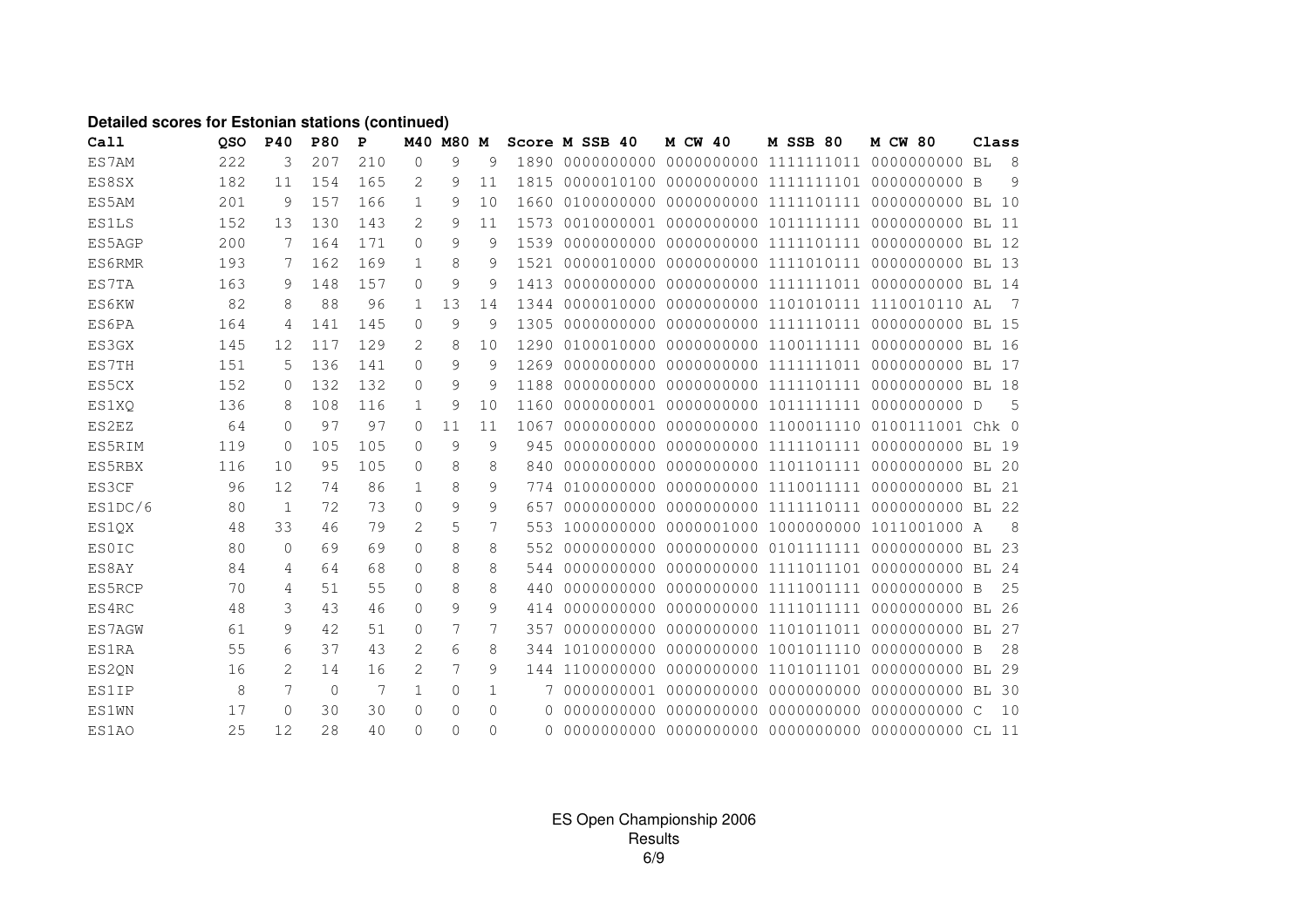## **Detailed scores for foreign stations**

| Call          | QSO | <b>P40</b> | <b>P80</b> | P   |          | M40 M80 M |    |      | Score M SSB 40 | <b>M CW 40</b> | <b>M SSB 80</b> | <b>M CW 80</b>                                       | c |                |
|---------------|-----|------------|------------|-----|----------|-----------|----|------|----------------|----------------|-----------------|------------------------------------------------------|---|----------------|
| YL7X          | 181 | 60         | 168        | 228 | 9        | 17        | 26 |      |                |                |                 | 5928 1100010000 1101011001 1111111111 1111011100 A   |   | 1              |
| LY9A          | 174 | 23         | 204        | 227 | 8        | 18        | 26 |      |                |                |                 | 5902 0101010000 1110011000 1101111111 1111011111 A   |   | 2              |
| LY4L          | 125 | 81         | 96         | 177 | 14       | 18        | 32 |      |                |                |                 | 5664 1111010101 1111011001 1111011111 1111011111 AL  |   | 3              |
| YL7A          | 151 | 50         | 145        | 195 | 12       | 17        | 29 |      |                |                |                 | 5655 1101011100 0101011101 1101111111 1111011110 A   |   | $\overline{4}$ |
| YL2KO         | 155 | 33         | 149        | 182 | 11       | 18        | 29 |      |                |                |                 | 5278 1100011000 1101011101 1111111111 1111011101 A   |   | 5              |
| LY2FN         | 105 | 68         | 78         | 146 | 13       | 15        | 28 | 4088 |                |                |                 |                                                      |   | 6              |
| 8S5A          | 110 | 27         | 123        | 150 | 7        | 18        | 25 |      |                |                |                 | 3750 1000000000 1101011001 1101111111 1111011111 A   |   | 7              |
| YL2PJ         | 102 | 22         | 136        | 158 | 5        | 18        | 23 | 3634 |                |                |                 | 0000000000 1101011000 1111011111 1111011111 AL       |   | 8              |
| LY7M          | 107 | 86         | 116        | 202 | 8        | 9         | 17 |      |                |                |                 | 3434 0000000000 1111011101 0000000000 1111011111 C   |   | 1              |
| LY2F          | 101 | 82         | 108        | 190 | 8        | 10        | 18 | 3420 |                |                |                 |                                                      |   | 2              |
| YL3FW         | 105 | 25         | 114        | 139 | 7        | 17        | 24 | 3336 |                |                |                 | 0000011100 0100011001 1101011111 1111011111 A        |   | 9              |
| LY4K          | 104 | 102        | 92         | 194 | 9        | 8         | 17 | 3298 |                |                |                 | 0000000000 1111011111 0000000000 1111011110 CL       |   | 3              |
| LY2NK         | 106 | 80         | 116        | 196 | 7        | 9         | 16 | 3136 |                |                |                 | 0000000000 1111011001 0000000000 1111011111 C        |   | 4              |
| YL5M          | 94  | 44         | 134        | 178 | 6        | 10        | 16 | 2848 |                |                |                 |                                                      |   | 5              |
| <b>OZ1ADL</b> | 139 | 101        | 26         | 127 | 10       | 9         | 19 | 2413 |                |                |                 |                                                      |   | $\mathbf{1}$   |
| LY3ZM         | 136 | 36         | 82         | 118 | 10       | 10        | 20 |      |                |                |                 |                                                      |   | 2              |
| YL3DQ         | 96  | 32         | 142        | 174 | 4        | 9         | 13 | 2262 |                |                |                 | 0000000000 0101011000 0000000000 1111011111 C        |   | 6              |
| YL2PO         | 87  | 24         | 136        | 160 | 4        | 10        | 14 | 2240 |                |                |                 |                                                      |   | 7              |
| LY3CY         | 73  | 33         | 61         | 94  | 7        | 14        | 21 |      |                |                |                 | 1974 1100000000 1111010000 1101011111 1110011010 A   |   | 10             |
| SM5MX         | 83  | 36         | 122        | 158 | 3        | 9         | 12 | 1896 |                |                |                 | 0000000000 0100011000 0000000000 1111011111 CL       |   | 8              |
| YL3GFT        | 77  | 28         | 114        | 142 | 4        | 9         | 13 | 1846 |                |                |                 | 0000000000 1100011000 0000000000 1111011111 CL       |   | 9              |
| LY2CX         | 110 | 39         | 65         | 104 | 8        | 9         | 17 |      |                |                |                 |                                                      |   | -3             |
| YL2CR         | 100 | $\Omega$   | 102        | 102 | $\Omega$ | 17        | 17 |      |                |                |                 | 1734 0000000000 0000000000 1101011111 1111011111 Chk |   |                |
| LY3NX         | 66  | $\Omega$   | 99         | 99  | 0        | 15        | 15 | 1485 |                |                |                 | 0000000000 0000000000 1101011110 1111011110 A        |   | 11             |
| EW7KR         | 50  | 56         | 36         | 92  | 8        | 8         | 16 | 1472 |                |                |                 | 0000000000 1111011101 0000000000 1111011101 C        |   | 10             |
| SP4GFG        | 56  | 68         | 36         | 104 | 8        | 6         | 14 | 1456 |                |                |                 | 0000000000 1111011101 0000000000 1101011100 CL 11    |   |                |
| LY2ZO         | 80  | 26         | 50         | 76  | 10       | 9         | 19 |      |                |                |                 |                                                      |   | $\overline{4}$ |
| UA3LHL        | 77  | 30         | 47         | 77  | 9        | $\circ$   | 18 |      |                |                |                 |                                                      |   | - 5            |
| LY2CO         | 53  | $\Omega$   | 68         | 68  | $\cap$   | 19        | 19 |      |                |                |                 |                                                      |   |                |

ES Open Championship 2006 Results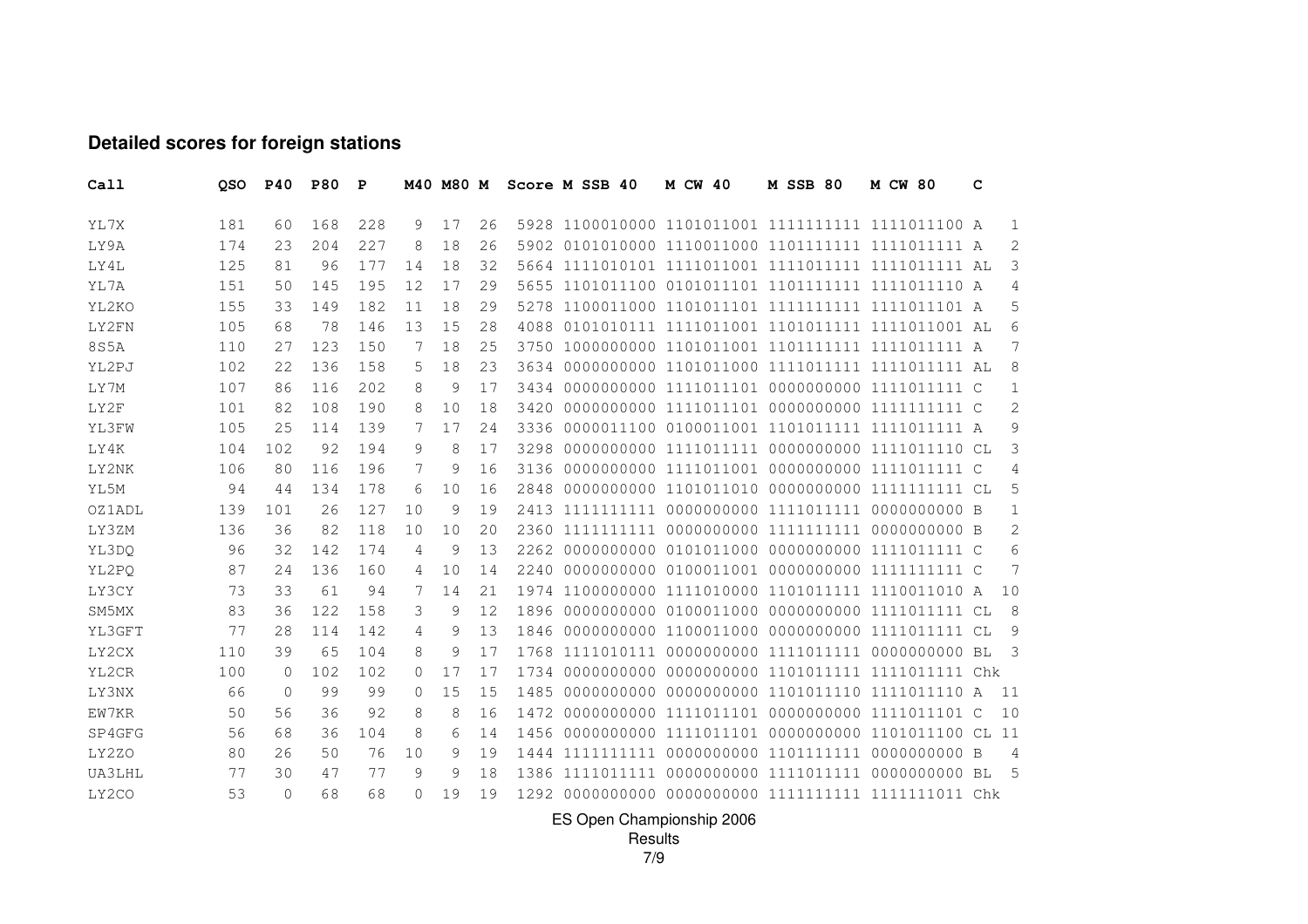## **Detailed scores for foreign stations (continued)**

| Call          | <b>OSO</b> | <b>P40</b>   | <b>P80</b>     | $\mathbf{P}$ | M40      | <b>M80</b>     | М  |     | Score M SSB 40 | <b>M CW 40</b> | <b>M SSB 80</b> | <b>M CW 80</b>                                         | Class        |  |
|---------------|------------|--------------|----------------|--------------|----------|----------------|----|-----|----------------|----------------|-----------------|--------------------------------------------------------|--------------|--|
| <b>LY1CT</b>  | 44         | 18           | 46             | 64           | 6        | 14             | 20 |     |                |                |                 |                                                        | Chk          |  |
| RW3AI         | 61         | 104          | 12             | 116          | 9        | 2              | 11 |     |                |                |                 | 1276 0000000000 1111011111 0000000000 0100001000 CL 12 |              |  |
| U3DI          | 49         | 92           | 6              | 98           | 9        | $\overline{2}$ | 11 |     |                |                |                 | 1078 0000000000 1111011111 0000000000 0000011000 C     | 13           |  |
| YL2PP         | 52         | 10           | 82             | 92           | 2        | 9              | 11 |     |                |                |                 | 1012 0000000000 0100010000 0000000000 1111011111 CL 14 |              |  |
| U3DI          | 49         | 88           | $\overline{4}$ | 92           | 9        | 2              | 11 |     |                |                |                 | 1012 0000000000 1111011111 0000000000 0000011000 C     | 15           |  |
| LY2Y          | 44         | 32           | 38             | 70           | 6        | 8              | 14 |     |                |                |                 |                                                        |              |  |
| YL2II         | 52         | $\mathbf{0}$ | 65             | 65           | $\Omega$ | 1.5            | 15 |     |                |                |                 |                                                        | 12           |  |
| YL3AD         | 57         | $\Omega$     | 69             | 69           | $\Omega$ | 14             | 14 | 966 |                |                |                 | 0000000000 0000000000 1101011111 0111011100 AL 13      |              |  |
| PA3AAV        | 28         | 36           | 20             | 56           | 9        | 7              | 16 |     |                |                |                 | 896 0000000000 1111011111 0000000000 1111011100 CL 17  |              |  |
| RA3DHS        | 35         | 42           | 26             | 68           | 6        | 7              | 13 |     |                |                |                 | 884 0000000000 0101011101 0000000000 0111011110 CL 18  |              |  |
| YL3GCU        | 47         | 26           | 54             | 80           | 4        | 7              | 11 |     |                |                |                 |                                                        | 19           |  |
| DD1IM         | 45         | 70           | 10             | 80           | 8        | 3              | 11 | 880 |                |                |                 | 0000000000 1111011011 0000000000 0100011000 CL 20      |              |  |
| LY2LF         | 36         | 30           | 36             | 66           | 6        | 7              | 13 | 858 |                |                |                 | 0000000000 1110011001 0000000000 1101011110 CL 21      |              |  |
| <b>LY1GP</b>  | 96         | $\mathbf{0}$ | 91             | 91           | $\circ$  | 9              | 9  |     |                |                |                 |                                                        | - 6          |  |
| YL2TD         | 57         | $\Omega$     | 98             | 98           | $\Omega$ | 8              | 8  |     |                |                |                 | 784 0000000000 0000000000 0000000000 1111011110 CL 22  |              |  |
| YL2HB         | 91         | $\mathbf{0}$ | 86             | 86           | $\circ$  | 9              | 9  |     |                |                |                 |                                                        | 7            |  |
| SM5U          | 62         | 3            | 56             | 59           | 3        | 10             | 13 |     |                |                |                 |                                                        | - 8          |  |
| DL2BIS        | 41         | 76           | $\mathbf{0}$   | 76           | 8        | $\Omega$       | 8  | 608 |                |                |                 |                                                        |              |  |
| YL3DX         | 30         | $\mathbf{0}$ | 56             | 56           | $\Omega$ | 10             | 10 |     |                |                |                 |                                                        |              |  |
| OK1JOC        | 28         | 52           | 2              | 54           | 8        | $\mathbf{1}$   | 9  | 486 |                |                |                 | 0000000000 1111011110 0000000000 0000010000 CL 25      |              |  |
| <b>HA1YI</b>  | 18         | 20           | 12             | 32           | 7        | 5              | 12 |     |                |                |                 | 384 0000000000 0111011101 0000000000 1110011000 Chk    |              |  |
| LY6M          | 20         | 4            | 36             | 40           | 2        | 7              | 9  |     |                |                |                 | 360 0000000000 0100010000 0000000000 1111011100 C      | 26           |  |
| OH1TD         | 46         | $\Omega$     | 41             | 41           | $\Omega$ | 8              | 8  |     |                |                |                 |                                                        | <sup>o</sup> |  |
| F5VHE/QRP     | 24         | 42           | $\mathbf{0}$   | 42           | 7        | $\Omega$       | 7  |     |                |                |                 |                                                        |              |  |
| <b>LY200</b>  | 20         | $\mathbf{0}$ | 25             | 25           | 0        | 11             | 11 | 275 |                |                |                 | 0000000000 0000000000 1001011101 1101011000 A          | 14           |  |
| <b>DL1LAW</b> | 21         | 40           | $\Omega$       | 40           | 5        | $\Omega$       | 5  |     |                |                |                 |                                                        |              |  |
| SMOSSJ        | 31         | $\Omega$     | 22             | 22           | $\Omega$ | 9              | 9  |     |                |                |                 |                                                        |              |  |
| OH6GFI        | 19         | $\mathbf{0}$ | 18             | 18           | $\circ$  | 7              | 7  |     |                |                |                 |                                                        |              |  |
| <b>LY1EE</b>  | 16         | 4            | 9              | 13           | 3        | 5              | 8  |     |                |                |                 |                                                        | 15           |  |
| SM50SZ        | 14         | 1            | 12             | 13           | 1        | 6              | 7  |     |                |                |                 |                                                        | 12           |  |
| SP8FHJ        | 13         | 22           | $\Omega$       | 2.2.         | 4        | $\Omega$       | 4  | 88  |                |                |                 |                                                        | 29           |  |
| LZ2UZ         | 12         | 22           | $\Omega$       | 22           | 4        | $\Omega$       | 4  | 88  |                |                |                 |                                                        | 30           |  |

ES Open Championship 2006

Results